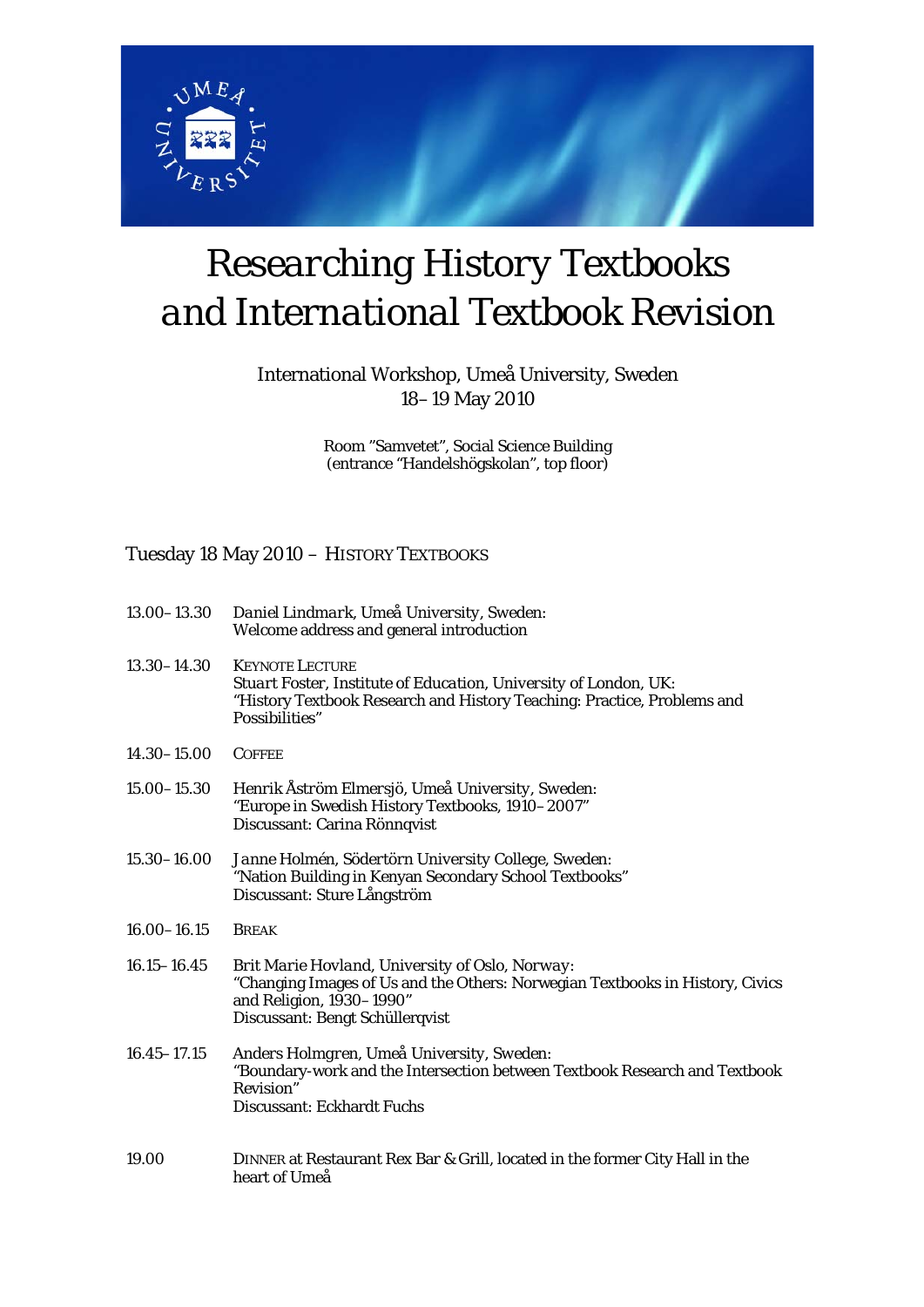

## Wednesday 19 May 2010 – HISTORY WARS AND PEACE EFFORTS

| $8.30 - 9.30$   | <b>KEYNOTE LECTURE</b><br>Antonis Liakos, National and Kapodistrian University of Athens, Greece:<br>"Why study history wars?"                                                                                   |
|-----------------|------------------------------------------------------------------------------------------------------------------------------------------------------------------------------------------------------------------|
| $9.30 - 10.00$  | <b>COFFEE</b>                                                                                                                                                                                                    |
| $10.00 - 10.30$ | Erik Sjöberg, Umeå University, Sweden:<br>"History Textbook Controversy and the Macedonian Crisis"<br>Discussant: Antonis Liakos                                                                                 |
| $10.30 - 11.00$ | Romain Faure, University of Braunschweig, Germany:<br>"Toward a <i>histoire croisée</i> of European History Textbook Revision"<br>Discussant: Janne Holmén                                                       |
| $11.00 - 11.15$ | <b>BREAK</b>                                                                                                                                                                                                     |
| $11.15 - 11.45$ | Thomas Nygren, Umea University, Sweden:<br>"International Reformation of Swedish History Education 1927-1961: The Complexity<br>of Implementing International Understanding"<br><b>Discussant: Stuart Foster</b> |
| $11.45 - 12.15$ | Concluding discussion                                                                                                                                                                                            |
|                 |                                                                                                                                                                                                                  |
| 12.15           | LUNCH                                                                                                                                                                                                            |